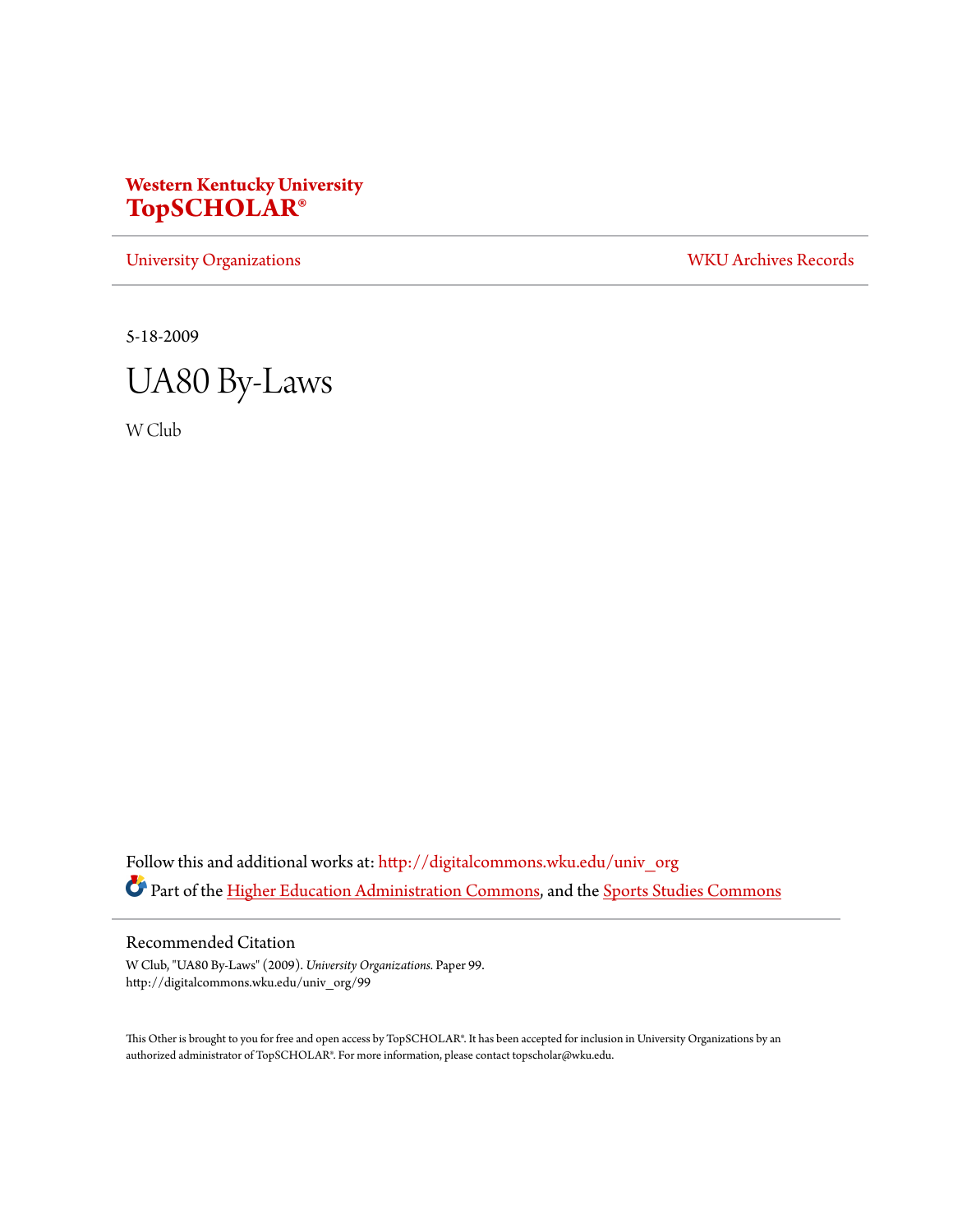#### **BY-LAWS WESTERN KENTUCKY UNIVERSITY ALUMNI W-CLUB**

# **ARTICLE I-NAME**

Section 1. The name of the organization shall be the **Western Kentucky University Alumni W-Club** 

## **ARTICLE II-PURPOSE**

Section 1. The purposes of the organization are to:

1. serve by all proper means the interests and needs of the Alumni W-Club membership; 2. advance the ideals and standards of WKU and promote and support it's athletic programs and student athletes;

3. educate the Alumni W-Club membership about it's mission, services and benefits; 4. foster a closer fellowship, cultivate friendships, and promote goodwill among Alumni W-Club members.

Section 2. The Alumni W-Club is a not-for profit organization. The Board of Directors will approve a budget at the beginning of each fiscal year and shall provide for the distribution and allocation of all revenues. The Treasurer of the Alumni W-Club shall update the Board on the Club's revenues and expenses at each scheduled meeting. Any revenue in excess of expenditures at the end of the fiscal year shall be placed in the appropriate Alumni W-Club account.

#### **ARTICLE III-MEMBERSHIP** *(amended 5-18-09)*

- Section 1. There shall be four classifications of membership in the organization: (1) Letterwinner; (2) Associate Member; (3) Honorary Member; and (4) Adjunct Member.
- Section 2. Letterwinner Any alumnus who has earned an athletic letter awarded by Western Kentucky University.
- Section 3. Associate Member Any person who does not fulfill the requirements of Letterwinner membership shall be eligible for membership by vote of the Alumni W-Club Board of Directors (minimum 75% support).

 Such memberships are awarded to individuals employed at WKU in athletic support administrative positions (i.e., University President, Director of Athletics, Coaches, Director of Alumni Affairs, Executive Director of the Hilltopper Athletic Foundation, Athletics Faculty Representative, etc.).

 Also eligible for Associate membership are former athletes who were on an active roster, but did not earn a letter (such former athletes must pay annual dues to remain active in the organization). And, Associate Members also include dues-paying spouses of deceased W-Club members.

Section 4. Honorary Member -- Any individual who over a long period of time establishes a record of selfless giving of his/her time, energy, support or financial resources toward the advancement of WKU athletics and/or W-Club shall be eligible for Honorary membership status. Individuals may be nominated by any W-Club member. Upon nomination, the Membership Committee will submit the name to the W-Club Board of Directors for approval. Membership as a Honorary Member will require a seventy-five percent (75%) vote of those Board Members present at a scheduled meeting (such individual must also pay annual dues to remain active in the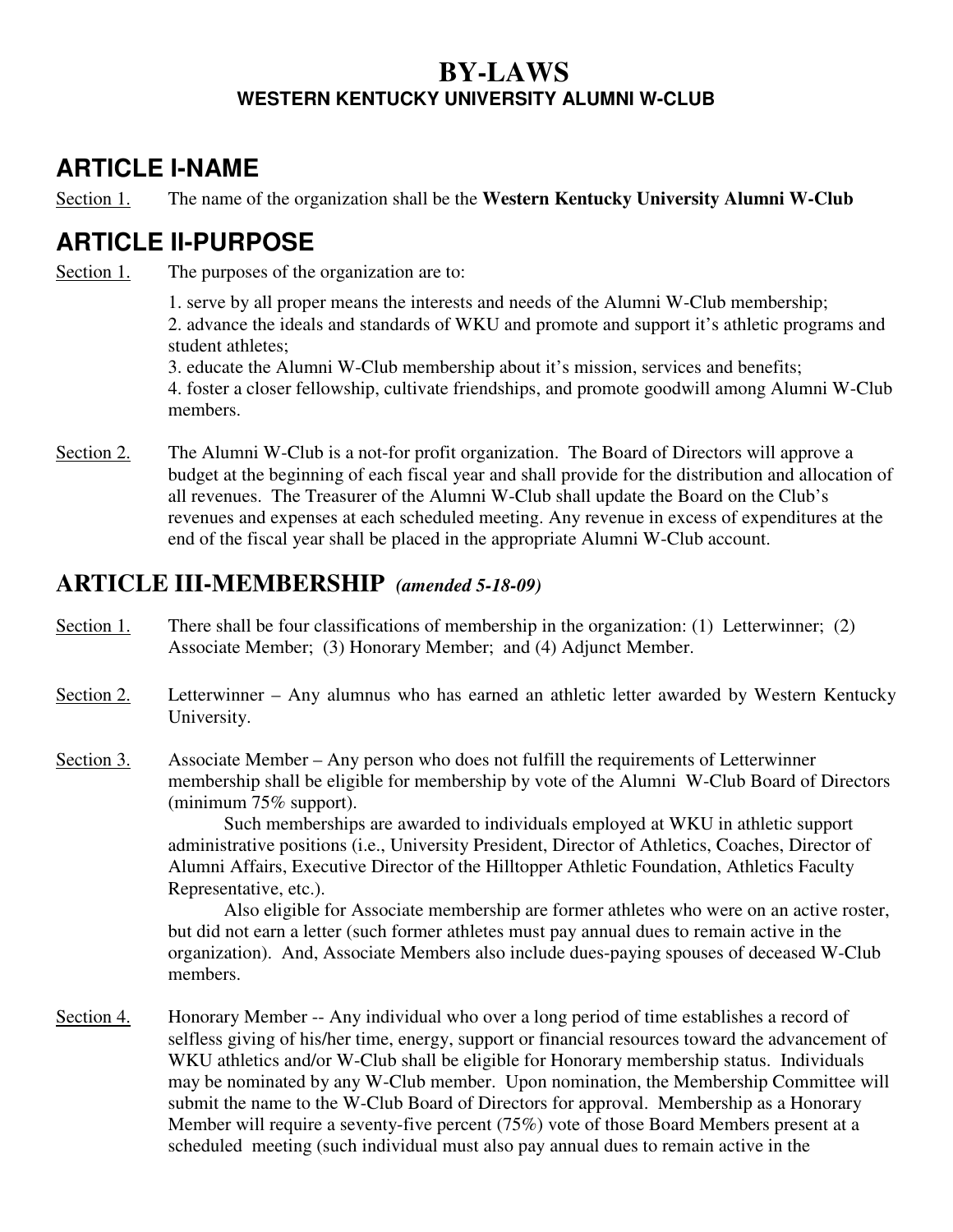organization).

- Section 5. Adjunct Member Any individual who has an interest in the W-Club and has financially supported W-Club activities during the membership year at an amount accepted as worthy of membership status by the Board of Directors.
- Section 6. Only Letterwinners may serve as voting members on the W-Club Board of Directors. Honorary members may fill Board positions such as secretary and treasurer. Honorary and Associate members may serve on ad hoc committees as authorized by the Board.

# **ARTICLE IV-OFFICERS**

- Section 1. The officers of the organization shall be the Immediate Past President, President, President-Elect, Treasurer, and Secretary. These officers will constitute the Executive Committee of the Board. The officers will be voted in by the Alumni W-Club membership and will officially assume their responsibilities at the first regularly scheduled Board Meeting following the annual Alumni W-Club football Homecoming Brunch.
- Section 2. The Immediate Past-President shall be the individual who immediately preceded the organization's current President.
- Section 3 The President shall preside at meetings of the Board of Directors and shall be privileged to attend and participate in meetings of all committees. Acting under the direction of the Board of Directors and, on its behalf, the President shall perform all acts, execute and deliver all documents, and take all steps authorized by the Board in order to effectuate the actions and policies of the Board. The President shall be entitled to vote only in the case of a tie.
- Section 4. The President-Elect shall be selected annually from the membership of the Board. In the absence or disability of the President, the President-Elect shall perform all duties of the President and when so acting shall have all of the powers and be subject to all of the restrictions of the President. The President-Elect shall serve as President in the year following his/her term as President-Elect.
- Section 5. The Secretary shall keep an accurate record of the proceedings of the Alumni W-Club Board of Directors. The Secretary shall keep an exact roll of the membership, and perform other duties as determined by the Board of Directors, i.e. developing and distributing the Alumni W-Club Newsletter, notifying the membership about scheduled meetings, etc.
- Section 6. The Treasurer shall record and monitor all revenues for the Alumni W-Club. He/she will initiate any transactions of said revenues in the name of the WKU Alumni W-Club in the appropriate account and disperse revenues as designated by the Board of Directors on behalf of the W-Club membership.
- Section 7. Any Officer of the Board of Directors may be removed with cause by a seventy-five percent (75%) of a majority of the Directors at any special meeting of the Board of Directors called for that purpose or at any regularly scheduled meeting of the Board of Directors.

# **ARTICLE V-BOARD OF DIRECTORS**

Section 1. The Board of Directors shall be composed of the President, Immediate Past President, President Elect, Secretary, and, Treasurer, and not less than sixteen members that shall be elected by the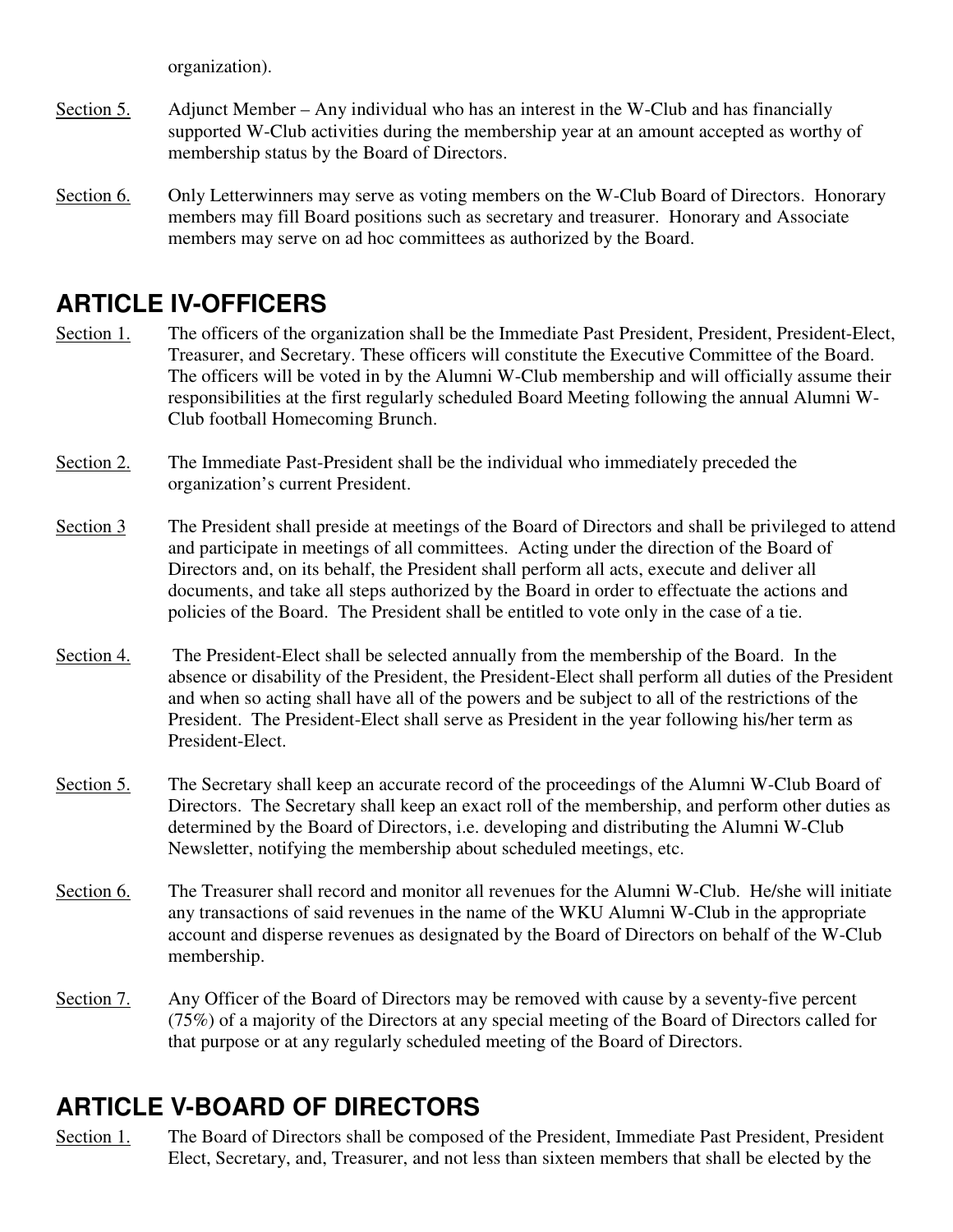Alumni W-Club membership. Further, the Board of Directors may consist of a number of Associate and Honorary members. All members of the Board will have voting privileges. The Board of Directors shall serve as the legislative body of the Alumni W-Club possessing the power to recommend and adopt policies, procedures, and activities pursuant to the actions of the organization.

- Section 2. In order to qualify as a Director, the individual must be a paying member of the Alumni W-Club and remain a member in good standing during that Director's tenure.
- Section 3. The Board of Directors may with cause remove a Board member from service. Such removal shall require an affirmative vote of seventy-five percent (75%) of the Board members.
- Section 4. The duties of the Board of Directors are to advise the President and oversee the administration and management of the Alumni W-Club. The Board shall approve and authorize all Alumni W-Club publications and perform all duties and responsibilities deemed necessary for the welfare of the Alumni W-Club.

### **ARTICLE VI-MEETINGS**

- Section 1. The Board of Directors shall have regularly scheduled monthly meetings. The Board, at its discretion, may cancel any meeting by a majority vote of its members.
- Section 2. The Board of Directors may meet on call by the President.
- Section 3. A quorum is defined as a majority of the membership of the Board. The Alumni W-Club Board may convene a monthly business meeting without a quorum, but can not vote on motions or authorize the expenditure of funds.
- Section 4. The Board of Directors may permit any or all Directors to participate in a regular or special meeting by telephone conference call or other means of communication by which all Directors participating may simultaneously hear each other during the meeting. A Director participating in a meeting by this means is deemed to be present in person at such meeting. Business may also be conducted by polling the membership of the Board via telephone or in person. These means shall constitute a binding vote.

### **ARTICLE VII-NOMINATION AND ELECTION**

- Section 1. The President shall each year appoint a Membership Committee. The Membership Committee shall present nominations from the Alumni W-Club members for membership on the W-Club Board of Directors. The Membership Committee shall not nominate any person without first obtaining the candidate's assent to election to the Board.
- Section 2. The President and President-Elect shall be elected for one year terms and shall not be eligible for re-election to the same office during the next ensuing year. The Secretary and Treasurer shall be elected to one year terms and be eligible for re-election to the same office during succeeding years.
- Section 3. The Board of Directors shall be appointed to four year terms. The Membership Committee shall make nominations at the September board meeting and the newly elected officers and members of the Board shall assume their responsibilities at the first regularly scheduled meeting following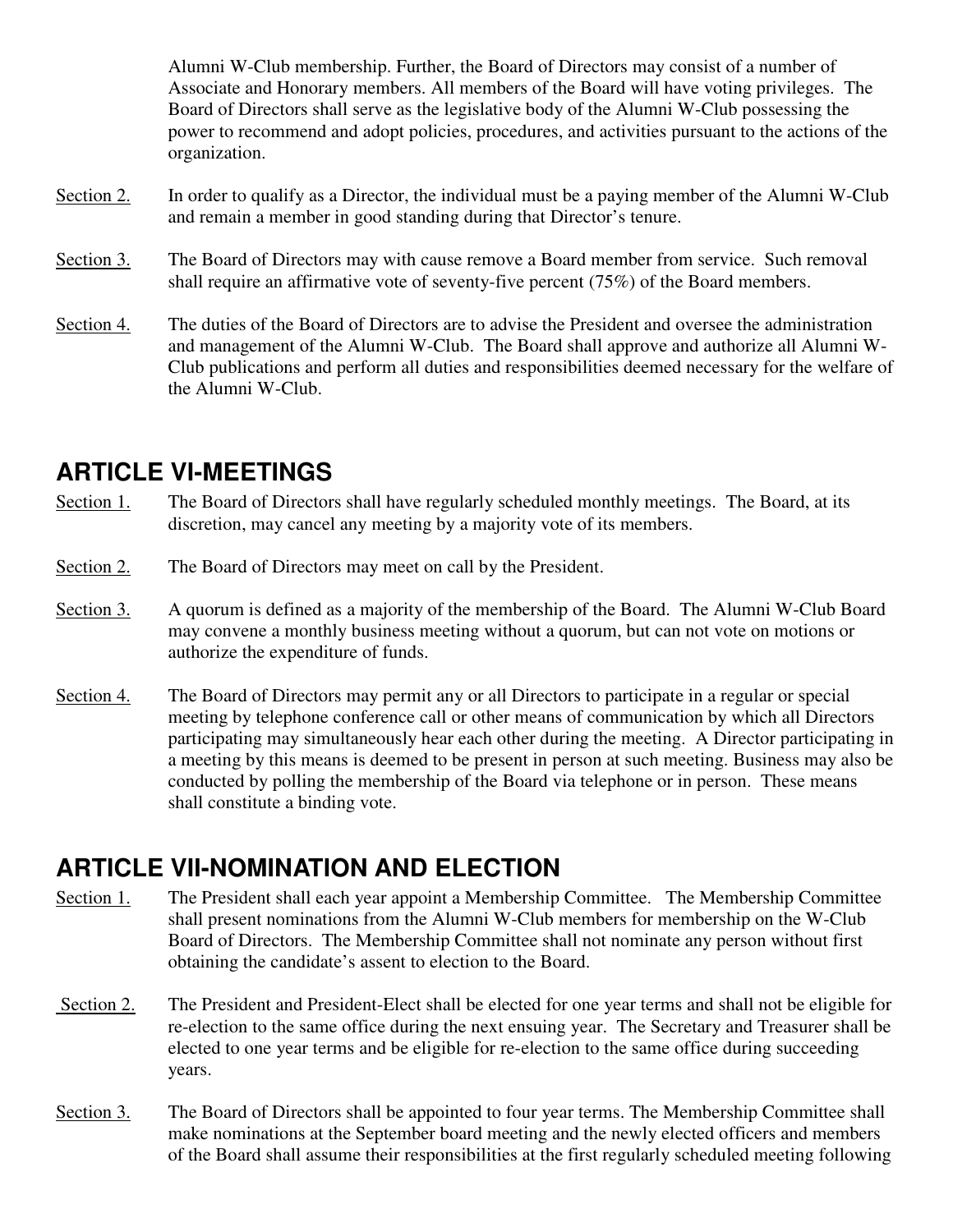the annual W-Club

 Homecoming Football Brunch. Such nominations shall reflect on-going efforts to ensure that the membership of the Board of Directors is a cross section representation of Western Kentucky University former letter winners.

- Section 4. To be eligible for election to an officer, a Board member shall have served on the board for a minimum of one year.
- Section 5. Any vacancy on the Board of Directors shall be filled by a seventy-five percent (75%) vote of the Board of Directors. The Membership Committee shall recommend an individual for election to the unexpired term.
- Section 6. Board members, after serving their four-year terms, may be re-elected to membership on the Board of Directors.

## **ARTICLE VIII-COMMITTEES**

- Section 1. The duties of all officers and committees shall be to fulfill the purposes and goals of the Alumni W-Club.
- Section 2. Committees of the Board shall be standing or ad hoc. Standing committees shall be the Executive Committee, Membership Committee, Welfare/Recognition Committee, and Advancement/Development Committee.
- Section 3. The Executive Committee shall consist of the President (who shall serve as Chairman), Immediate Past President, President Elect, Secretary and Treasurer. The Executive Committee shall meet only as needed.
- Section 4. The Membership Committee shall develop strategies designed to significantly enhance the membership and active participation of the Alumni W-Club, i.e. plan membership drives, recommend individuals for Associate and Honorary memberships, recommend new members to the Board of Directors, etc.
- Section 5. The Welfare/Recognition Committee shall develop initiatives that will allow the Alumni W-Club to achieve the recognition and privileges it rightfully deserves, i.e. Hall of Fame Induction, W-Club publicity (print and television media), W-Club benefits (tickets), student athlete initiatives, etc.
- Section 6. The Advancement/Development Committee shall propose and plan activities designed to significantly increase the Alumni W-Club's financial support of WKU athletics, i.e. planning and executing fund raising activities, providing support for HAF sponsored events, actively pursuing in-kind gifts, bequests, etc.
- Section 7. Ad hoc or special committees may be appointed by the President or Board for such special tasks as circumstances warrant. Ad hoc or special committees shall limit its activities to the accomplishment of the task for which it is appointed and shall have no power to act except as specially conferred by action of the Board. Upon completion of the task for which created such special committee shall stand discharged.